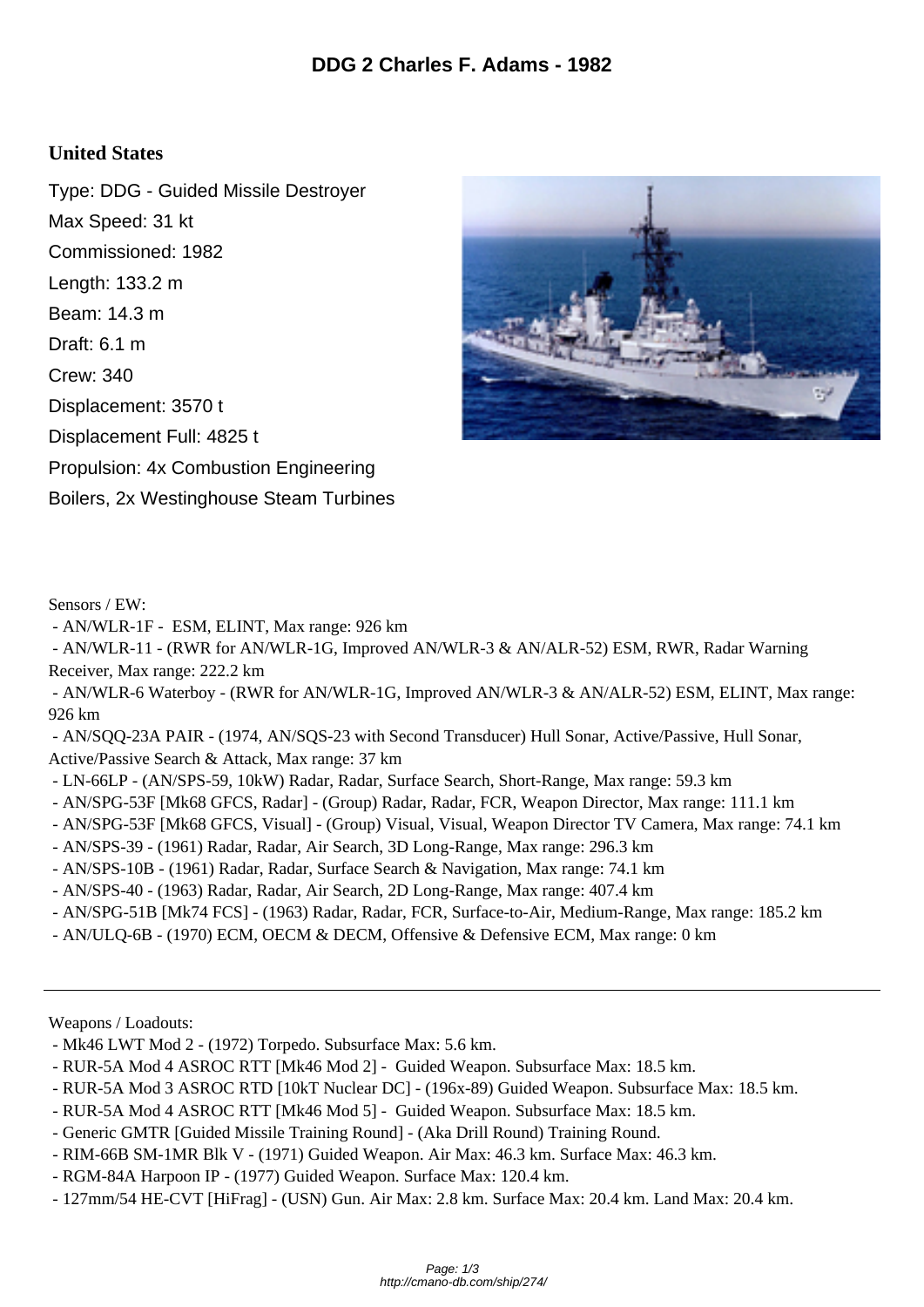- 127mm/54 HE-PD [HiCap] (USN) [Gun. Air Max: 2.8 km. Surface Max: 20.4 k](http://cmano-db.com/ship/274/)m. Land Max: 20.4 km.
- 127mm/54 WP (USN) Gun. Surface Max: 20.4 km. Land Max: 20.4 km.
- Mk186 TORCH Flare [Seduction] (1979) Decoy (Expendable). Surface Max: 1.9 km.
- Mk182 SRBOC Chaff [Seduction] (1979) Decoy (Expendable). Surface Max: 1.9 km.
- 7.62mm MG Burst [20 rnds] (Ship & Facility) Gun. Surface Max: 0.4 km. Land Max: 0.4 km.

OVERVIEW: The Charles F. Adams class is a ship class of 29 guided missile destroyers built between 1958 and 1967. Twenty three destroyers were built for the United States Navy, three for the Royal Australian Navy, and three for the West German Bundesmarine. The design of these ships was based on that of Forrest Sherman-class destroyers, but the Charles F. Adams class were the first class designed to serve as guided missile destroyers. 19 feet (5.8 m) of length was added to the center of the design of the Forrest Sherman-class to carry the ASROC launcher, and the boilers were upgraded from 600 psi (4,100 kPa) to 1,275 psi (8,790 kPa) boilers. Both changes caused significant maintenance problems in the long run for all the ships. The Charles F. Adams-class destroyers were the last steam turbine-powered destroyers built for the U.S. Navy. Starting with the later Spruance-class destroyers, all U.S. Navy destroyers have been powered by gas turbines. Some of the destroyers of the Charles F. Adams-class served during the blockade of Cuba in 1962 and during the War in Vietnam.

DETAILS: Although designed with cutting-edge technology for the 1950s, by the mid-1970s it was clear to the Navy that the Charles F. Adams-class destroyers were not prepared to deal with modern air attacks and guided missile. To reduce this vulnerability, the Navy began the New Threat Upgrade (NTU) program. This consisted of a number of sensor, weapons and communications upgrades that were intended to extend the service lives of the ships. Under the NTU, these destroyers received improved electronic warfare capability through the installation of the AN/SLQ-32(V)2 EW Suite.

The upgraded combat system would include the MK86 Gun Fire Control System with AN/SPQ-9 radar, the Hughes AN/SPS-52C 3D radar, the AN/SPG-51C (Digital) Fire Control Radars, and the Naval Tactical Data System (NTDS). These ships were also planned to have the ability to launch several Harpoon antiship missiles, which were to be installed in their MK-11 Tartar missile launcher.

During the 1980s, the Reagan Administration chose to accelerate production of the Ticonderoga-class guided missile cruisers and build the Arleigh Burke-class guided missile destroyers as replacements for these and other classes of destroyers, and of nuclear-powered cruisers. The result of this was that only three of these destroyers, Tattnall, Goldsborough, and Benjamin Stoddert received the full upgrade.

Other ships, of the class, such as Charles F. Adams, received only partial upgrades, which included the AN/SLQ-32 and Harpoon Missile upgrades, that were intended to extend their service lives until the Arleigh Burke-class could reach operational capability.

TYPE: Guided Missile Destroyer (DDG).

SPECIFICATIONS: Displacement: 4,526 full load || Length: 437 ft (133 m) || Beam: 47 ft (14 m) || Draught: 15 ft (4.6 m) || Propulsion: (2) steam turbines providing 70,000 shp (52 MW), (2) shafts, (4) 1,275 psi (8,790 kPa) boilers  $\parallel$ Complement: (310-333).

PERFORMANCE: Speed: 33 knots (61 km/h) || Range: 4,500 nautical miles (8,300 km) at 20 knots (37 km/h).

SENSORS: AN/SPS-10 surface search RADAR || AN/SPS-37 air search RADAR || AN/SPS-39 3D air search RADAR ||